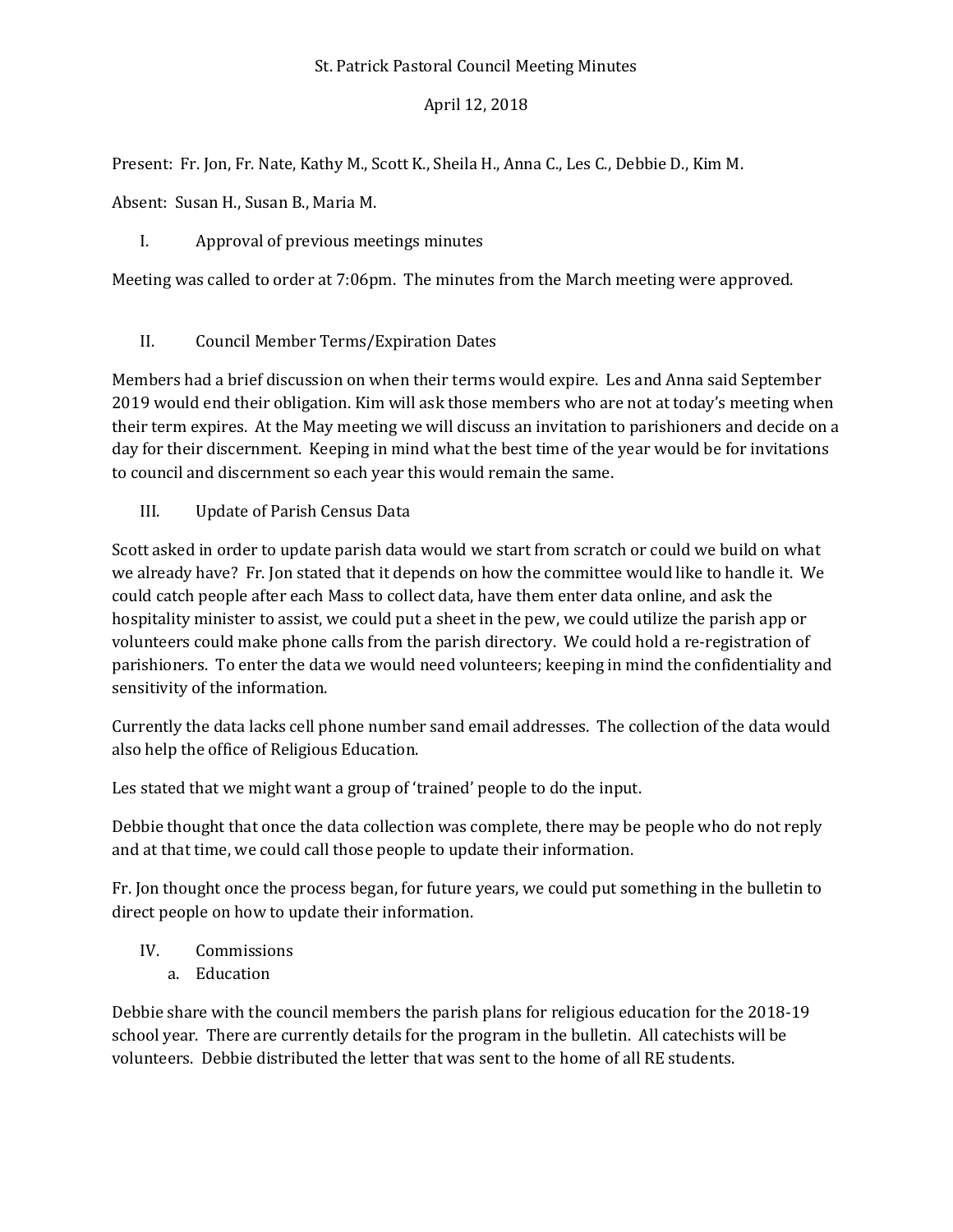#### St. Patrick Pastoral Council Meeting Minutes

## April 12, 2018

The  $8<sup>th</sup>$  grade confirmation classes (both at the school and in the RE program) will be using Decision Point by Dynamic Catholic. There is a corresponding app students can use with the program. The sponsors are also invited to join and learn with the confirmandi. All  $8<sup>th</sup>$  grade re students will come together Sunday mornings for 12 sessions.

The thought is that the students would attend their RE class during the school year and Totus Tuus in the summer. Totus Tuus will run JULY 8-13 at St. Pats.

Debbie said Sean Martin (from the diocese) would meet with the catechists to go over materials to be taught and show them how to develop a lesson plan.

Fr. Nate stated our parish will host a sacramental program for any person who is in high school, college and above who is in need of receiving any sacrament they may have missed. Decision Point will be used. One unanswered question is how do we accommodate college students who are away from home? The ultimate goal of the program is less classroom time and more immersion in ministry of the church.

Debbie stated that the RE program at St. Patrick Parish will focus on Six Tasks of Catechesis: "Promoting Knowledge of Faith, Liturgical Education, Moral Formation, Teaching to Pray, Education for Community Life, and Missionary Initiative". This is our faith in action.

Fr. Jon thanked Debbie and Alice for their hard work in developing this program. Father said it is essential to have a strong faith formation program. The program has to be in place before you open the floodgates and invite the people.

The next task for Father is Marriage…validation and annulment.

b. Parish Life

Fr. Nate commented that last month there was a great turn out for the hospitality bash that was held in the chandelier room. The parish responded well to the call. There is a schedule in place but the challenge with that is to ensure people are showing up when they are scheduled.

Donuts in April went well, people stayed and hung around after Mass.

Fr. Nate stated that Steven and Clare Travis have been doing a great job keeping up with this ministry.

Fr. Jon said the bells are up and running. The generosity of a parish family made this possible. Hospitality ministry is going very well and we will have to see what's next for this ministry.

Fr. Nate has been contacting those individual ministry leaders who attended the Ministry Breakfast May 2017. He is asking these individuals to create a flier that identifies their ministry for the